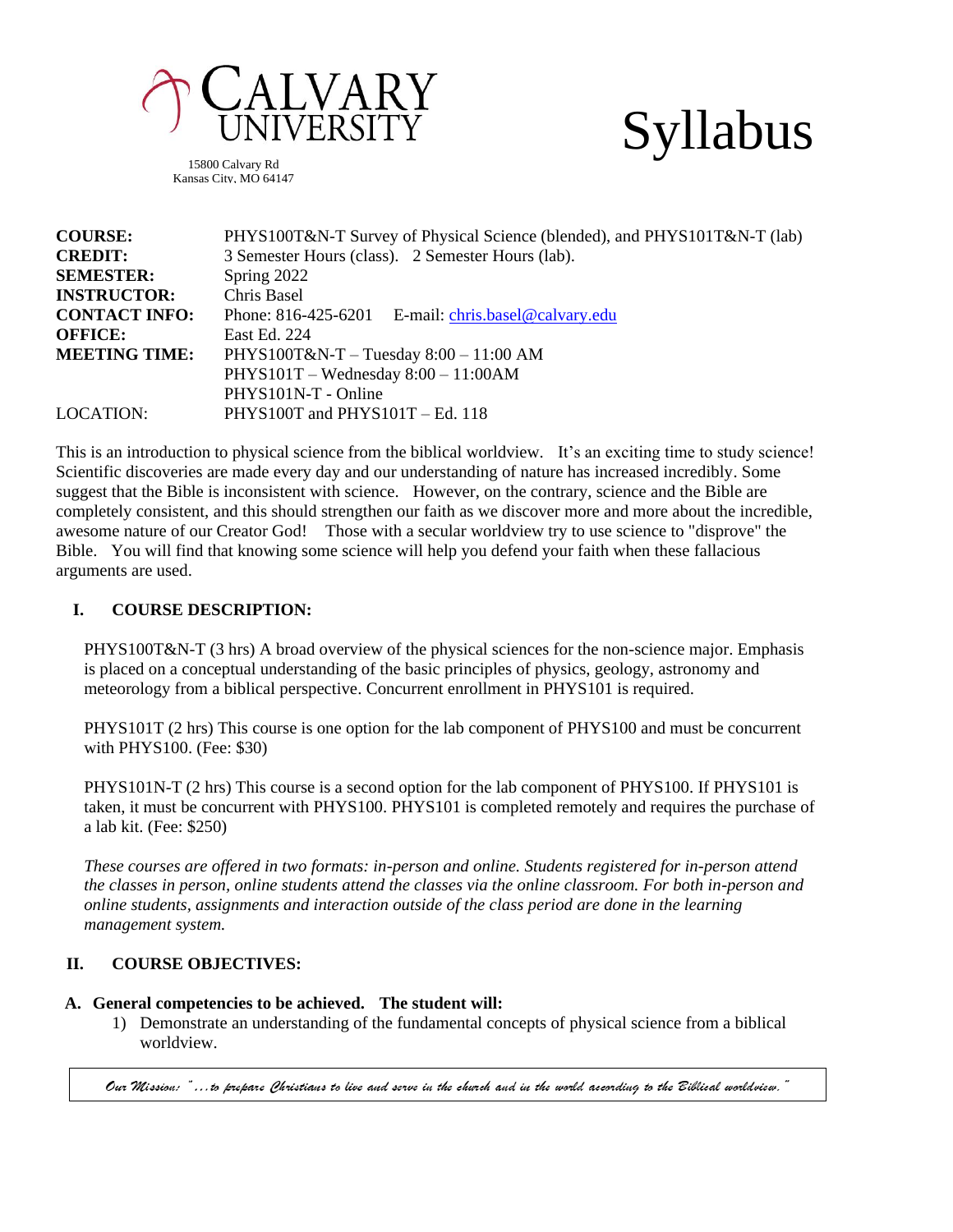- a. Program Objectives 1 and 3.
- b. Assessments chapter review questions and exams.

## **B. Specific competencies to be achieved. The student will:**

- 1) Demonstrate the ability to apply the concepts of physical science to real-world applications.
	- a. Program Objectives 1, 3, and 4.
	- b. Assessments chapter review questions and exams.
- 2) Read literature covering the biblical worldview of physical science and demonstrate your understanding of these concepts by reporting on the literature clearly and concisely.
	- a. Program Objectives 2, 3, and 4.
	- b. Assessments Biblical worldview essays.

## **III. REQUIREMENTS: (lab requirements only for PHYS101)**

## **All students will be expected to:**

- Complete reading assignments, listen to lectures, and complete homework, essays, quizzes, lab reports and tests on schedule. The schedule will be posted on Canvas.
- Be prepared for labs (read handouts, listen to lectures, and complete prelab assignments).
- Participate actively and safely during lab experiments. Complete lab reports on schedule. The schedule will be posted on Canvas. Use of cell phones for any purpose, including calls and texting during lab is not allowed.
- Attend lab regularly. Excessive absences may result in earning a lower grade. *See attendance policy posted on Canvas.* If you must be absent, inform me ahead of time, if possible.
- Participate actively in lectures and lab experiments. Use of computers or cell phones during lectures and lab for any non-academic, non-class related (non-class websites, texting, calls, etc.) purpose is not allowed. Taking pictures for academic reasons is acceptable. Computers may be used for working problems, taking notes, collecting data (lab) or other reasons approved by the instructor.
- Work safely in the lab.

## **IV. METHODS (references to the lab are only for PHYS101):**

- **A. LECTURES:** Lectures will consist of material from the book and additional material from a variety of sources. Students should take notes during lectures as the homework questions will be directly related to the lectures and not all the information can be obtained from the book.
- **B. READING:** The textbook provides a framework for the class. The text is **not required** as the information can be obtained from lectures or other online sources. However, most students will find the textbook very useful for studying. There will be two copies of the textbook on reserve in the library. Not every topic in the textbook will be addressed. Emphasis will be placed on the most important concepts and practical applications. The instructor will tell you which sections of each chapter will be covered.
- **C. HOMEWORK QUESTIONS:** Homework questions will normally be completed using the Mastering Physics software. It is imperative that you complete the homework problems in order to understand the material and to do well on tests. Test questions will be taken directly from the homework, possibly with minor modification.
- **D. BIBLICAL WORLDVIEW ESSAYS:** The purpose of this portion of the class is to develop your ability to analyze the complex issues associated with the debate over creation and evolution from a biblical worldview and to learn that you can defend your faith (1 Peter 3:15) using science. You will read articles or watch videos and then prepare essays that demonstrate your understanding of the topics. The topics include such things as the nature of science, the origin of evolutionary deception, ways to recognize evolutionary deception, and a review of some of the key biological science issues associated with the debate.

Essays must follow the Turabian style according to "A Manual for Writers of Research Papers, Theses, and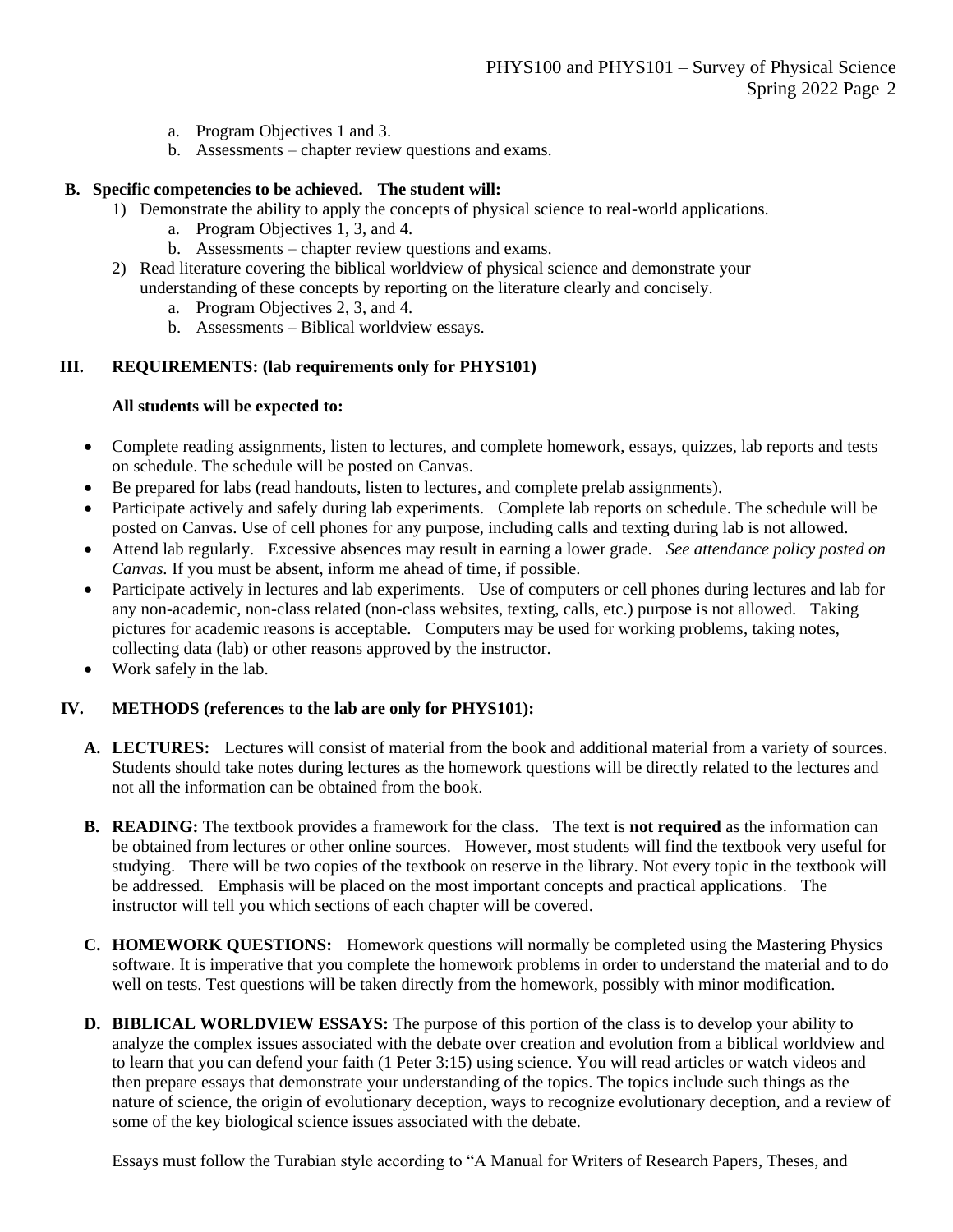Dissertations," 9th edition, (Author-Date style) by Kate Turabian except as noted here and in the Biblical Worldview Essay Guidelines. Essays should be around one-half page, single spaced, using Times New Roman 12 font. Essays should not be longer than one page. Do not include a title page or a reference page. Put a descriptive title and your name and date at the top of the page. Include the reference after the bottom of the essay. You will be graded on content and understanding of the topics. Your writing should be clear and concise. Proper writing style including clarity, grammar, and punctuation will be considered during grading. Use third person (do not use first or second person). Discuss what the article or video said and means, not what you think about it. Make sure you use quotation marks as needed. See the Biblical Worldview Essay Guidelines document in Canvas for details.

*Plagiarism is defined as copying any part of a book or paper without identifying the author. This also includes taking another person's ideas and presenting them as your own.*

**E. TESTS**: Test questions used for the regular exams will be taken from the homework, possibly with minor modification. All tests will be taken using the Mastering Physics software. Test questions for the comprehensive portion of the final will be taken from the regular tests. Lab final questions will be taken from the lab handouts.

Students not taking tests during the class period on campus will need to use the ProctorU test proctoring service. If you are registered in the online version of the course or if you are not able to take the test during the class period due to a school sponsored event or for extenuating circumstances such as illness or injury, you must use the ProctorU exam proctoring service to take the exam. See the Exam Policy on Canvas for details. The addendum at the end of this syllabus provides information about how to sign up for ProctorU and online tests.

- **F. MISSED OR LATE HOMEWORK OR ESSAYS:** Grades on late homework and essays will be decreased for each day that they are late. Assignments that are more than one week late will not be accepted and will receive no credit.
- **G. LAB PREPARATION AND REPORTS:** Lab handouts must be read before the lab period. Lab reports should be completed and turned in via Canvas by the beginning of the next lab. Grades on late lab reports will be decreased for each day they are late. Lab reports that are turned in more than one week late will not be accepted and will receive no credit. Your laboratory exam(s) will include questions over these labs.
- **H. LAB ATTENDANCE:** Lab attendance is required except for absences officially excused by the university, or for extenuating circumstances such as illness or death in the family. Labs missed for any reason must be made up at a later date, typically the next week. Missing more than two labs, even when excused by the university, may result in a lower grade. See the lab attendance policy on Canvas for details.
- **I. LAB SAFETY:** Safety during lab activities must be observed at all times for your own safety, as well as the safety of others around you. Students performing lab experiments are responsible for planning and conducting experiments in accordance with the lab instructions and lab safety rules. Additional safety rules (when required) will be included in lab handouts. Safety will be discussed at the start of each lab, so if you are late, you may not be allowed to attend. Each student who participates in a lab exercise must clean up their lab area when finished before leaving. **All students must take a lab safety quiz covering the safety rules and sign a safety contract before working in the lab.**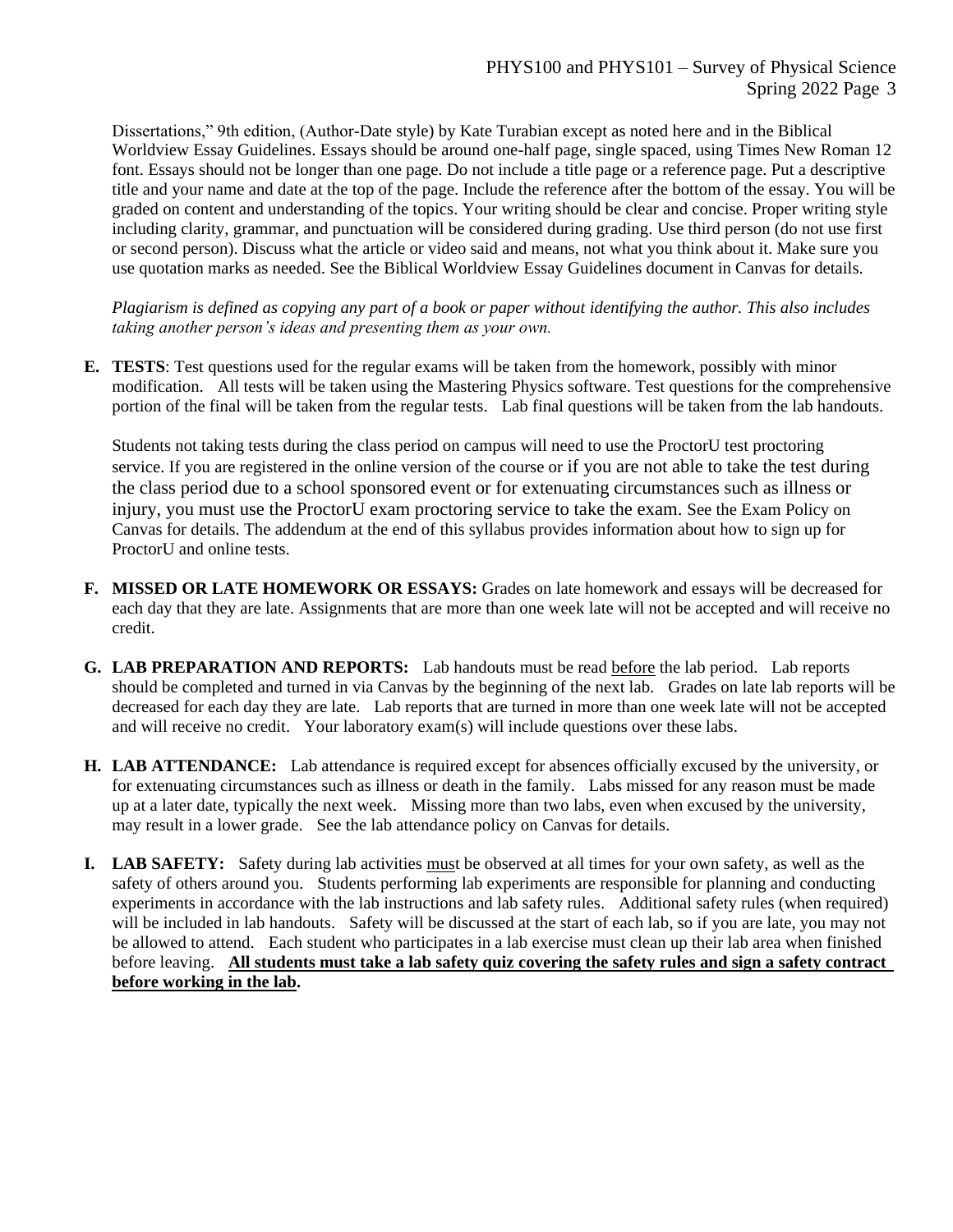## **J. HOW TO GET HELP:**

I am available during my posted office hours in E. Ed. 224. Also, feel free to contact me via email or phone (see email address and phone numbers above). I recommend only texting to my cell phone as I don't answer calls I don't recognize. Please text only between 7:00 AM and 8:00 PM.

*The Clark Academic Center (learning@calvary.edu) is dedicated to providing free academic assistance for Calvary University students. Student tutors aid with all facets of the writing process, tutor in various subject areas, prepare students for exams and facilitate tests. Please take advantage of this service.*

*Students with disabilities have the responsibility of informing the Accommodations Support Coordinator [\(aso@calvary.edu\)](mailto:aso@calvary.edu) of any disabling condition that may require support.*

## **V. GRADING** *See grading scale in the university catalog.*

| <b>PHYS100</b>                   |      |
|----------------------------------|------|
| <b>Chapter Review Questions</b>  | 15%  |
| Exams                            | 65%  |
| <b>Biblical Worldview Essays</b> | 20%  |
| PHYS101T                         |      |
| Lab Investigations and Reports   | 85%  |
| Midterm and Final Exam           | 15%  |
| PHYS101N-T                       |      |
| Lab Investigations and Reports   | 100% |

## **VI. MATERIALS – Required**

- A) **The Bible:** The Bible is a required textbook in every course at Calvary University. To facilitate academic level study, students are required to use for assignments and research an English translation or version of the Bible based on formal equivalence (meaning that the translation is generally word-for-word from the original languages), including any of the following: New American Standard (NASB, English Standard Version (ESV), New King James (NKJV), or King James (KJV). Other translations and versions based on dynamic equivalence (paraphrases, and thought-for-thought translations like NLT and NIV) may be used as supplemental sources. Please ask the professor if you have questions about a particular translation or version.
- B) **Mastering Physics Software:** It is **required** that you purchase access to the *Modified* **Mastering Physics** software. This is required to complete the homework and tests. The cost is approximately \$69. The cost with the eText (recommended) is \$119.99. It will also allow access to many on-line helps that are useful for learning this material. **I will post detailed instructions on how to purchase access to the software on Canvas**. **Do not purchase the software without first reading this!** Access to Mastering Physics and the eText expires when the course is over. **Make sure you purchase the software associated with the textbook, which is described below** in the optional materials section.

#### **VII. MATERIALS – optional**

### **A. Textbook**

Conceptual Physical Science (6th Edition) Authors: Paul G. Hewitt, John Suchocki, and Leslie A. Hewitt ISBN-13: 9780134080512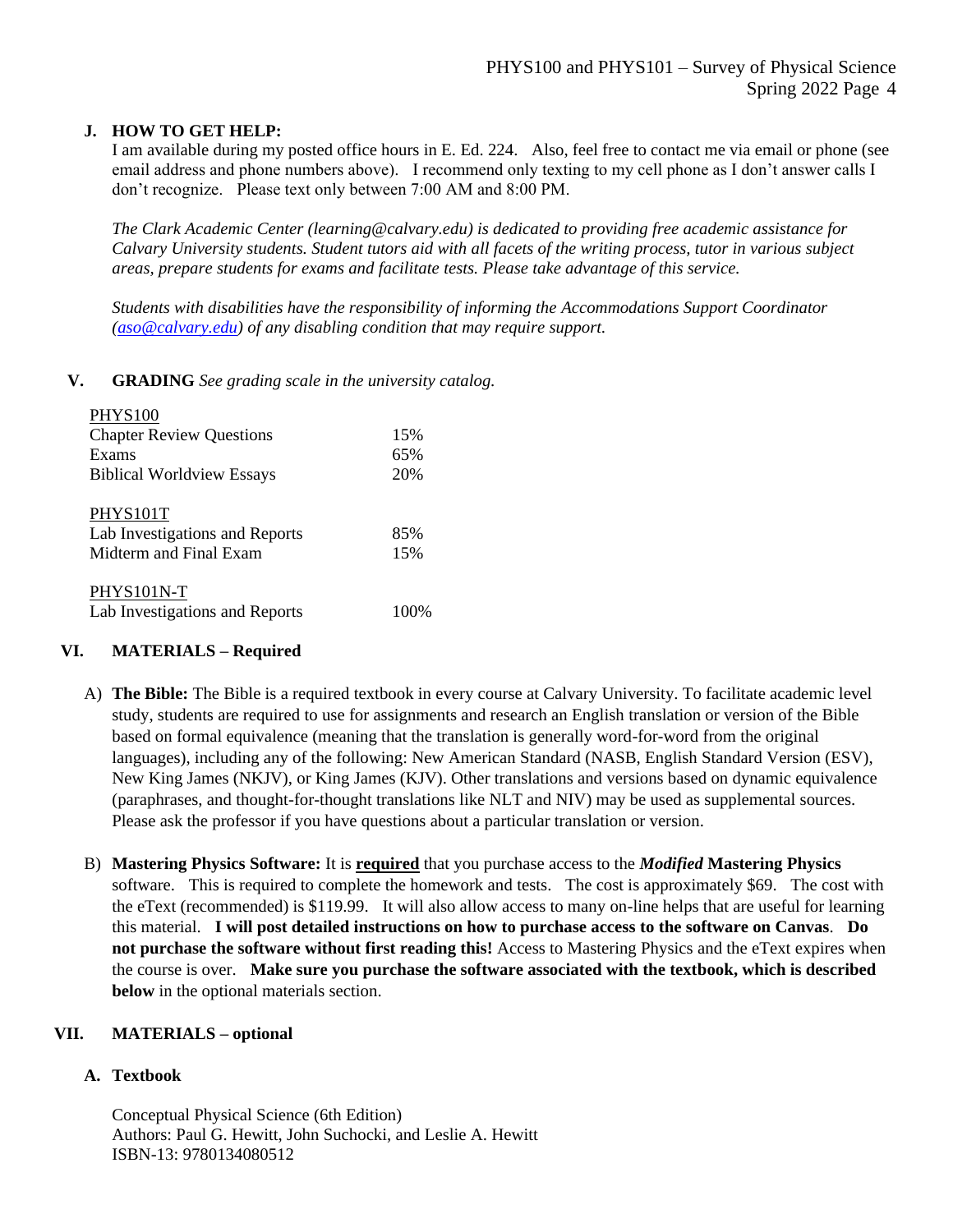Pearson Education, Inc., 2017

The textbook is **optional**. There will be reserve copies in the library. If you want a hard copy of your own, consider purchasing a used version on the internet (typically around \$50). New versions are around \$200. Consider purchasing the eText with the Mastering Physics software (\$119.99). However, note that you will not have access to the electronic version when the course ends.

#### **B. BIBLIOGRAPHY**

Some **supplementary** books that would be useful for understanding the creation/evolution topics are:

- 1) *Creation: Facts of Life* by Gary Parker (1994).
- 2) *Evolution Exposed: Earth Science* by Roger Patterson (2010).
- 3) *The New Answers Book* 1, 2, and 3 by Ken Ham, et al. (2007-2013).
- 4) *In Six Days* by multiple authors (2011) (See the physical science-related chapters).
- 5) *Wonders of Geology* by multiple authors (multiple years).
- 6) *Taking Back Astronomy* by Jason Lisle (2008).
- 7) *Evolution Exposed: Biology* by Roger Patterson (2007) (See the "What is Science" chapter).

These books (and several others) are **FREE** at<https://answersingenesis.org/answers/books/>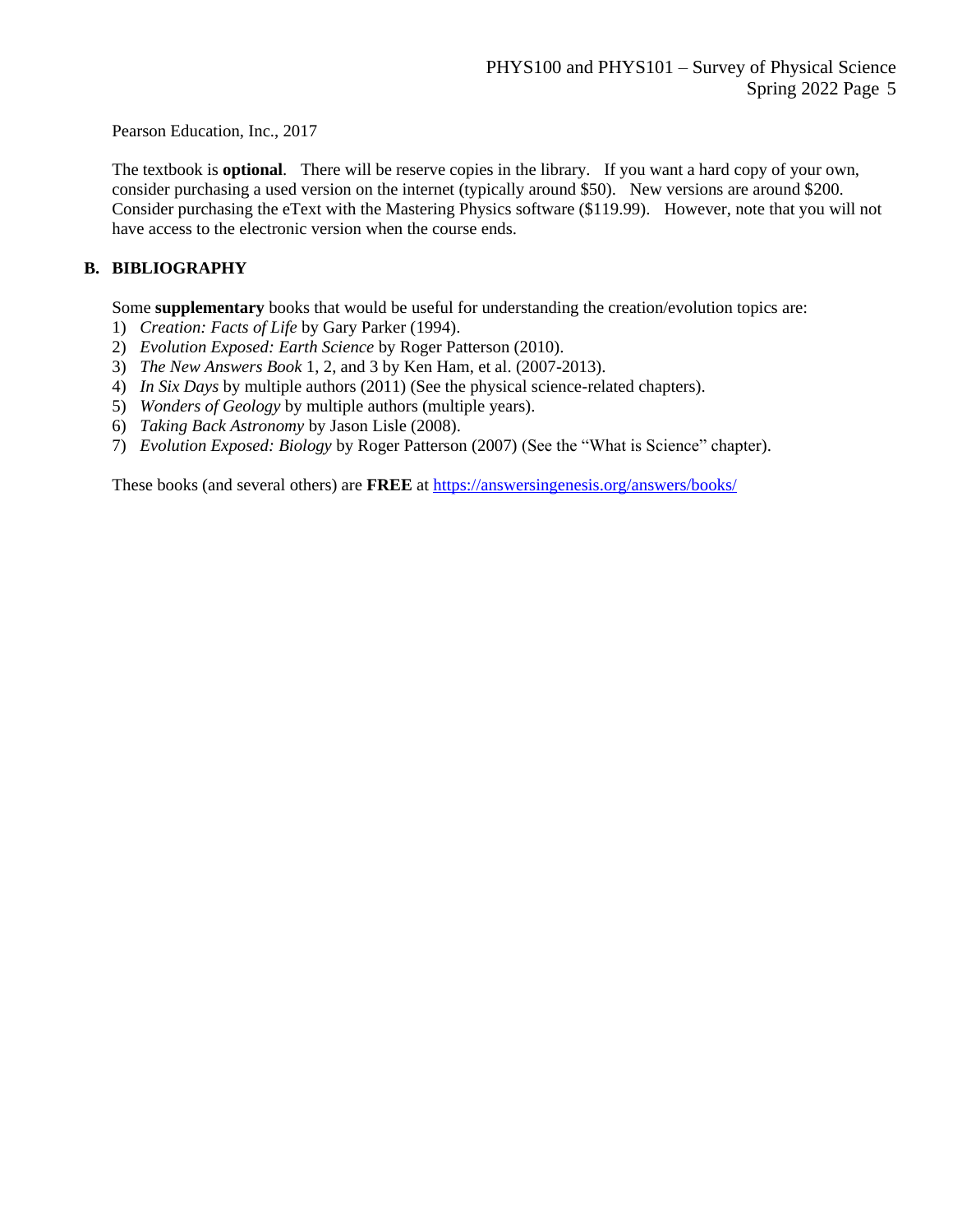# **VIII. TENTATIVE CLASS SCHEDULE:**

A detailed version of the class schedule including due dates will be posted on Canvas. Any changes to the schedule will be announced in class, by email, and posted on Canvas.

| <b>LECTURE TOPIC(S)</b>                                                                   | <b>CHAPTER(S)</b> |
|-------------------------------------------------------------------------------------------|-------------------|
| Introduction to the foundations<br>of creation science<br>Motion, momentum, and<br>energy | $1 - 3$           |
| Energy (cont.), Gravity                                                                   | $3-4$             |
| Fluids                                                                                    | 5 <sup>5</sup>    |
| Thermodynamics                                                                            | $6 - 7$           |
| <b>Electricity and Magnetism</b>                                                          | $8-9$             |
| Waves, sound, and light                                                                   | $10 - 11$         |
| Atoms and the Periodic Table                                                              | 12                |
| The Atomic Nucleus and<br>Radioactivity                                                   | 13                |
| <b>Elements of Chemistry</b>                                                              | 14                |
| <b>Bonding</b>                                                                            | 15                |
| <b>Mixtures</b>                                                                           | 16                |
| <b>How Chemicals React</b>                                                                | 17                |
| <b>Chemical Reactions</b>                                                                 | 18                |
| Organic Chemistry                                                                         | 19                |
| Geology                                                                                   | Parts of 20-23    |
| Meteorology and Astronomy                                                                 | Parts of 24-27    |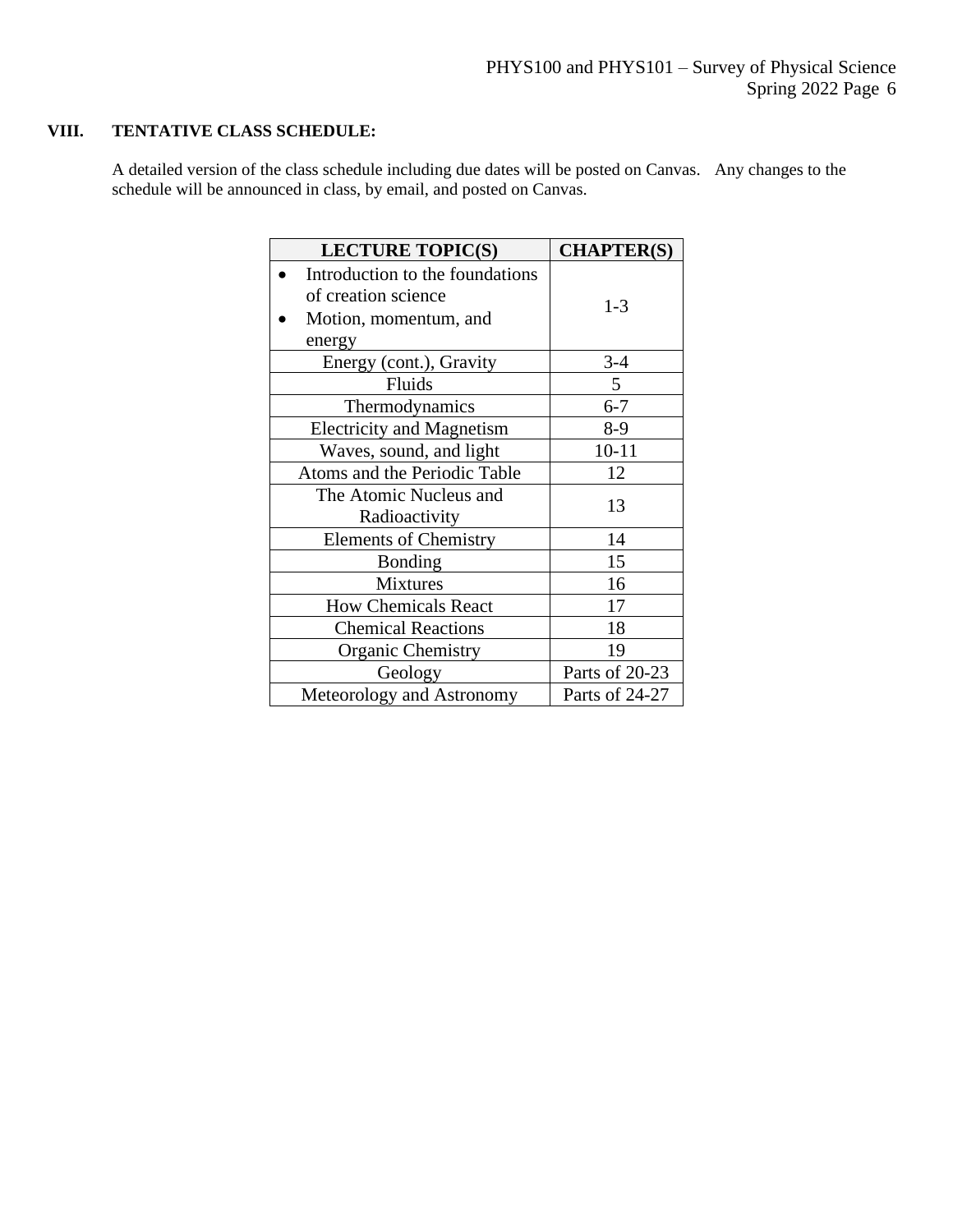# **ProctorU Addendum**

Calvary University uses ProctorU test proctoring service. ProctorU is a live online proctoring service that allows you to take your exam from the comfort of your home. ProctorU is available 24/7, however, **you will need to schedule your proctoring session at least 72 hours in advance to avoid any on-demand scheduling fees**. Creating a ProctorU account is simple. You can do so by going to [https://go.proctoru.com/students/users/new?institution=2045.](about:blank)

Students must read all information and comply with all directions below to be successful for their proctored exam experience. Calvary University hopes that students will have a smooth experience, and to decrease student anxiety and increase success, please use this guide to help you plan for your test. Please note that, per ProctorU, there will be penalties for students who miss their testing window. Technical trouble will not be an excuse for missing the window. Therefore, pay attention to all details within this guide, and all links included.

System Requirements: Please see the information below supplied by ProctorU for system requirements. If your computer does not have these capabilities, please consider borrowing a computer as you will still be required to complete the exam using the live proctor system with ProctorU. Please note that you will not be able to take your exam(s) in the Calvary University Library due to the activity that will be picked up in a public place.

In order to use ProctorU, you will need a high-speed internet connection, a webcam (internal or external), a Windows or Apple Operating System, and a government issued photo ID. ProctorU recommends that you visit [https://test-it-out.proctoru.com/](about:blank) prior to your proctoring session to test your equipment. They recommend you click on the button that says "connect to a live person" to fully test out your equipment. If using Firefox, please make sure that you are using the current version of your Firefox browser and have downloaded the ProctorU extension available at [https://www.proctoru.com/firefox.](about:blank)

| <b>Type</b>                              | <b>Minimum</b>            | <b>Recommended</b>                     | <b>Calvary</b><br><b>University</b><br><b>Minimum</b> |
|------------------------------------------|---------------------------|----------------------------------------|-------------------------------------------------------|
| <b>Web Camera</b>                        | $640\times480$ resolution | 1280×720<br>resolution                 | 1280×720<br>resolution                                |
| <b>PC Users</b>                          | <b>Windows Vista</b>      | Windows 10 (10 S)<br>is not supported) | same                                                  |
| <b>Mac Users</b>                         | OS X 10.5 or higher       | OS X 10.13 High<br><b>Sierra</b>       | same                                                  |
| <b>Internet Download</b><br><b>Speed</b> | .768 Mbps                 | 1.5 Mbps                               | 3 Mbps                                                |
| <b>Internet Upload</b><br><b>Speed</b>   | .384 Mbps                 | 1 Mbps                                 | 2 Mbps                                                |